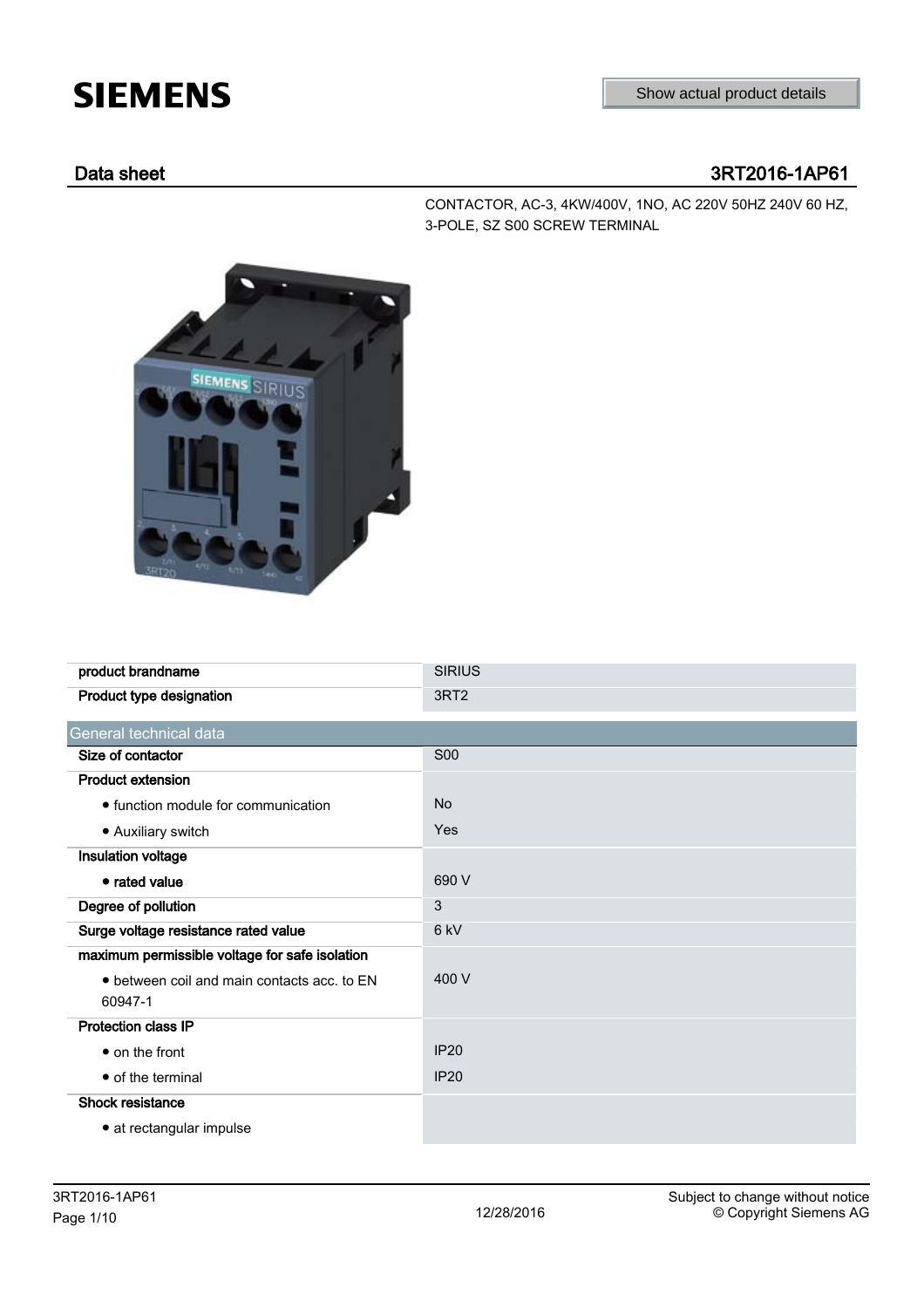| $-$ at AC                                                                               | 6,7g / 5 ms, 4,2g / 10 ms  |
|-----------------------------------------------------------------------------------------|----------------------------|
| • with sine pulse                                                                       |                            |
| $-$ at AC                                                                               | 10,5g / 5 ms, 6,6g / 10 ms |
| Mechanical service life (switching cycles)                                              |                            |
| • of contactor typical                                                                  | 30 000 000                 |
| • of the contactor with added electronics-<br>compatible auxiliary switch block typical | 5 000 000                  |
| • of the contactor with added auxiliary switch<br>block typical                         | 10 000 000                 |
| <b>Ambient conditions</b>                                                               |                            |
| Installation altitude at height above sea level                                         | 2 000 m                    |
| maximum                                                                                 |                            |
| Ambient temperature                                                                     |                            |
| · during operation                                                                      | $-25$ +60 °C               |
| · during storage                                                                        | $-55$ $+80$ °C             |
| Main circuit                                                                            |                            |
| Number of poles for main current circuit                                                | 3                          |
| Number of NO contacts for main contacts                                                 | 3                          |
| Number of NC contacts for main contacts                                                 | 0                          |
| <b>Operating voltage</b>                                                                |                            |
| • at AC-3 rated value maximum                                                           | 690 V                      |
| <b>Operating current</b>                                                                |                            |
| • at AC-1 at 400 V                                                                      |                            |
| - at ambient temperature 40 °C rated value                                              | 22 A                       |
| $\bullet$ at AC-1                                                                       |                            |
| - up to 690 V at ambient temperature 40 $^{\circ}$ C<br>rated value                     | 22 A                       |
| - up to 690 V at ambient temperature 60 $^{\circ}$ C<br>rated value                     | 20 A                       |
| • at AC-2 at 400 V rated value                                                          | 9 A                        |
| $\bullet$ at AC-3                                                                       |                            |
| - at 400 V rated value                                                                  | 9 A                        |
| - at 500 V rated value                                                                  | 7.7 A                      |
| - at 690 V rated value                                                                  | 6.7 A                      |
| Connectable conductor cross-section in main circuit                                     |                            |
| at AC-1                                                                                 |                            |
| • at 60 °C minimum permissible                                                          | $2.5$ mm <sup>2</sup>      |
| • at 40 °C minimum permissible                                                          | $4 \text{ mm}^2$           |
| Operating current for approx. 200000 operating<br>cycles at AC-4                        |                            |
| • at 400 V rated value                                                                  | 4.1 A                      |
| • at 690 V rated value                                                                  | 3.3A                       |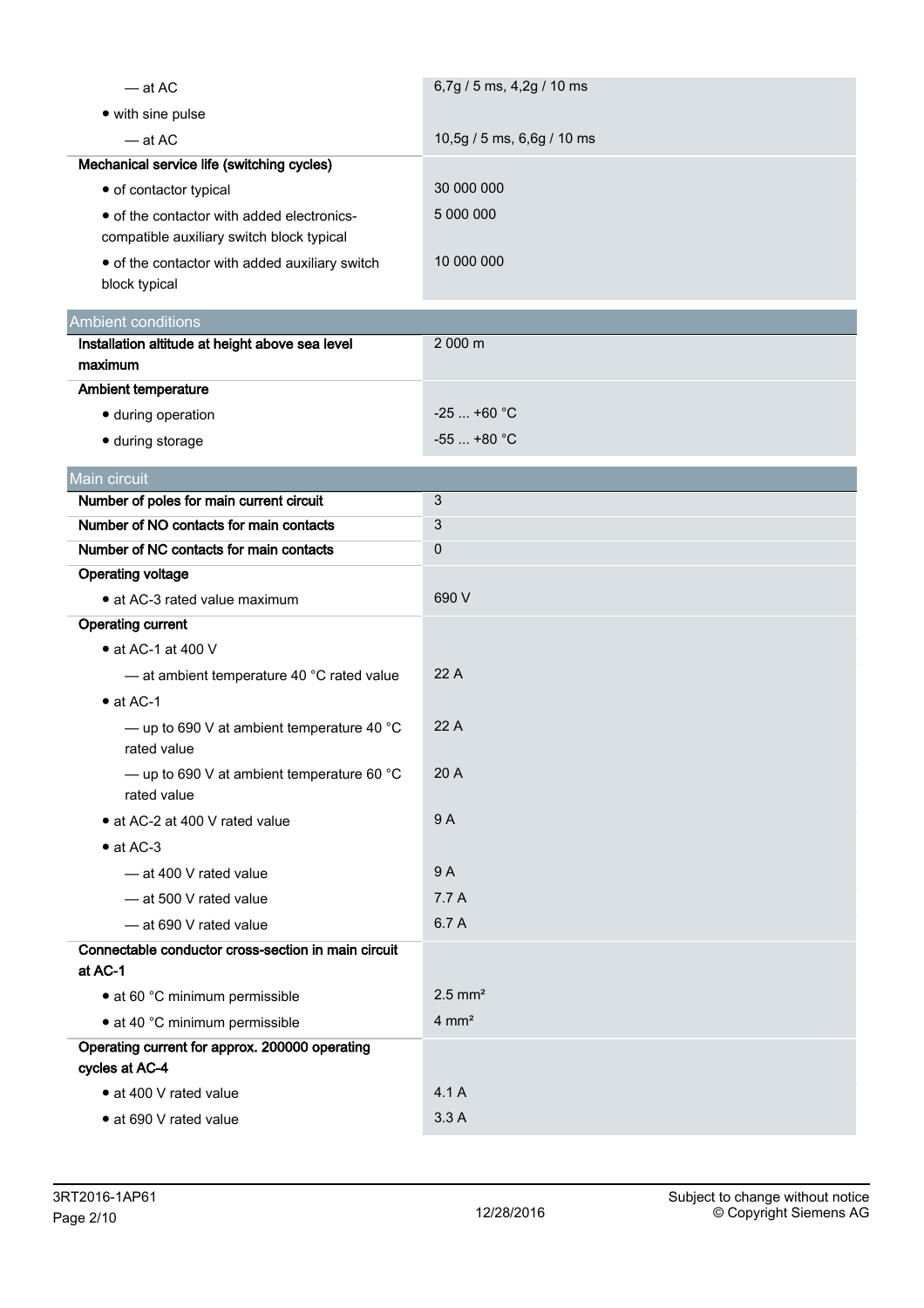| <b>Operating current</b>                         |        |
|--------------------------------------------------|--------|
| • at 1 current path at DC-1                      |        |
| - at 24 V rated value                            | 20 A   |
| - at 110 V rated value                           | 2.1A   |
| - at 220 V rated value                           | 0.8A   |
| - at 440 V rated value                           | 0.6A   |
| - at 600 V rated value                           | 0.6A   |
| • with 2 current paths in series at DC-1         |        |
| - at 24 V rated value                            | 20 A   |
| - at 110 V rated value                           | 12A    |
| - at 220 V rated value                           | 1.6A   |
| - at 440 V rated value                           | 0.8A   |
| - at 600 V rated value                           | 0.7A   |
| • with 3 current paths in series at DC-1         |        |
| - at 24 V rated value                            | 20 A   |
| - at 110 V rated value                           | 20 A   |
| - at 220 V rated value                           | 20 A   |
| - at 440 V rated value                           | 1.3A   |
| - at 600 V rated value                           | 1A     |
| <b>Operating current</b>                         |        |
| • at 1 current path at DC-3 at DC-5              |        |
| - at 24 V rated value                            | 20 A   |
| - at 110 V rated value                           | 0.1A   |
| • with 2 current paths in series at DC-3 at DC-5 |        |
| - at 110 V rated value                           | 0.35A  |
| - at 24 V rated value                            | 20 A   |
| • with 3 current paths in series at DC-3 at DC-5 |        |
| - at 110 V rated value                           | 20 A   |
| - at 220 V rated value                           | 1.5A   |
| - at 24 V rated value                            | 20 A   |
| - at 440 V rated value                           | 0.2A   |
| - at 600 V rated value                           | 0.2A   |
| <b>Operating power</b>                           |        |
| $\bullet$ at AC-1                                |        |
| -at 230 V rated value                            | 7.5 kW |
| $-$ at 230 V at 60 °C rated value                | 7.5 kW |
| - at 400 V rated value                           | 13 kW  |
| - at 400 V at 60 °C rated value                  | 13 kW  |
| - at 690 V rated value                           | 22 kW  |
| - at 690 V at 60 °C rated value                  | 22 kW  |
| • at AC-2 at 400 V rated value                   | 4 kW   |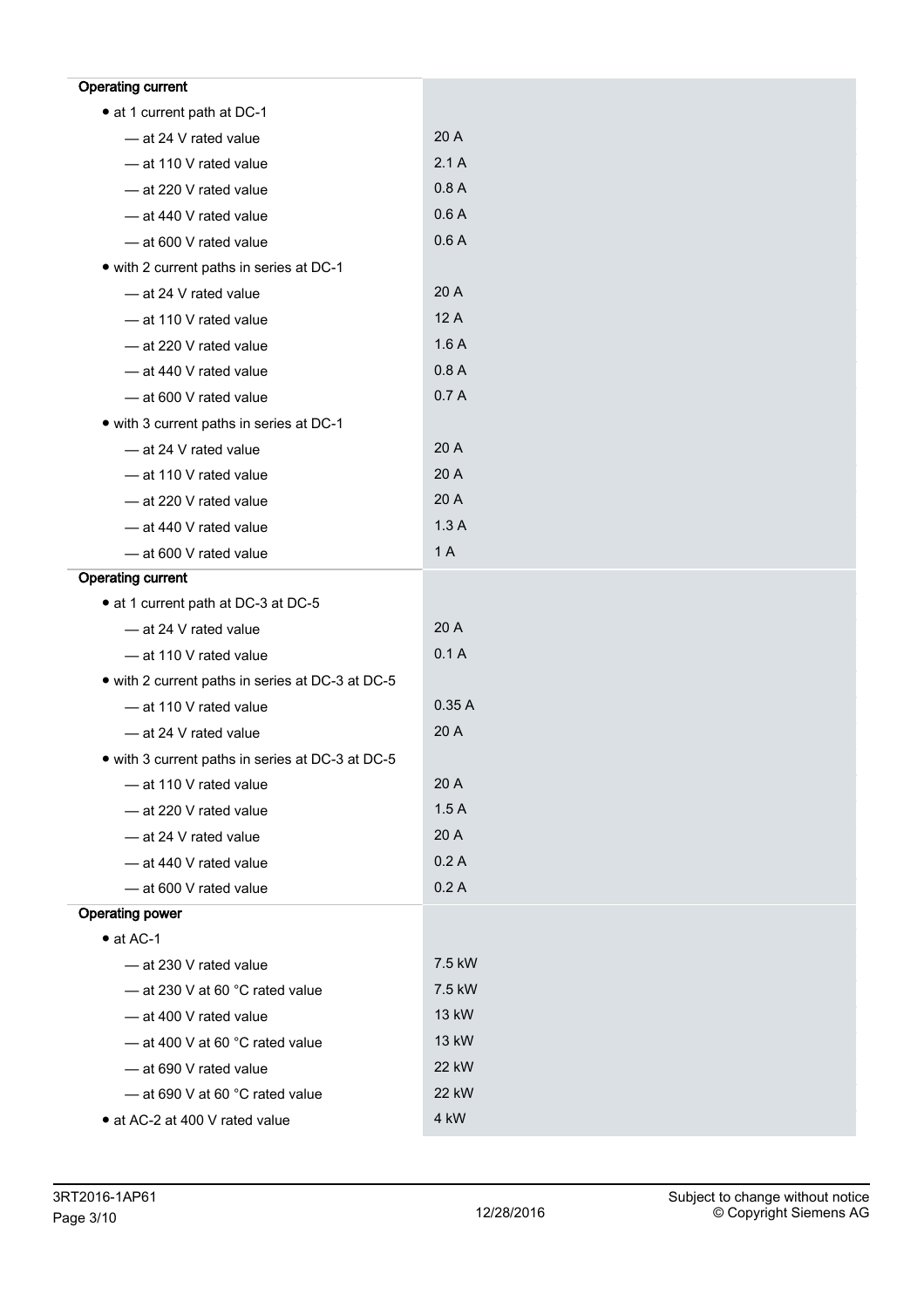| $\bullet$ at AC-3                                                                 |            |
|-----------------------------------------------------------------------------------|------------|
| -at 230 V rated value                                                             | 2.2 kW     |
| - at 400 V rated value                                                            | 4 kW       |
| -at 690 V rated value                                                             | 5.5 kW     |
| Operating power for approx. 200000 operating cycles                               |            |
| at AC-4                                                                           |            |
| • at 400 V rated value                                                            | 2 kW       |
| • at 690 V rated value                                                            | 2.5 kW     |
| Thermal short-time current limited to 10 s                                        | 72 A       |
| Power loss [W] at AC-3 at 400 V for rated value of                                | 0.7W       |
| the operating current per conductor                                               |            |
| No-load switching frequency                                                       | 10 000 1/h |
| $\bullet$ at AC                                                                   |            |
| <b>Operating frequency</b>                                                        | 1 000 1/h  |
| • at AC-1 maximum                                                                 |            |
| • at AC-2 maximum                                                                 | 750 1/h    |
| • at AC-3 maximum                                                                 | 750 1/h    |
| $\bullet$ at AC-4 maximum                                                         | 250 1/h    |
| Control circuit/ Control                                                          |            |
| Type of voltage of the control supply voltage                                     | <b>AC</b>  |
| Control supply voltage at AC                                                      |            |
| • at 50 Hz rated value                                                            | 220 V      |
| • at 60 Hz rated value                                                            | 240 V      |
| Operating range factor control supply voltage rated<br>value of magnet coil at AC |            |
| $\bullet$ at 50 Hz                                                                | 0.81.1     |
| $\bullet$ at 60 Hz                                                                | 0.851.1    |
| Apparent pick-up power of magnet coil at AC                                       |            |
| $\bullet$ at 50 Hz                                                                | 27 V·A     |
| $\bullet$ at 60 Hz                                                                | 24.3 V·A   |
| Inductive power factor with closing power of the coil                             |            |
| $\bullet$ at 50 Hz                                                                |            |
|                                                                                   | 0.8        |
| $\bullet$ at 60 Hz                                                                | 0.75       |
| Apparent holding power of magnet coil at AC                                       |            |
| $\bullet$ at 50 Hz                                                                | 4.2 V·A    |
| $\bullet$ at 60 Hz                                                                | 3.3 V·A    |
| Inductive power factor with the holding power of the<br>coil                      |            |
| $\bullet$ at 50 Hz                                                                | 0.25       |
| $\bullet$ at 60 Hz                                                                | 0.25       |
| <b>Closing delay</b>                                                              |            |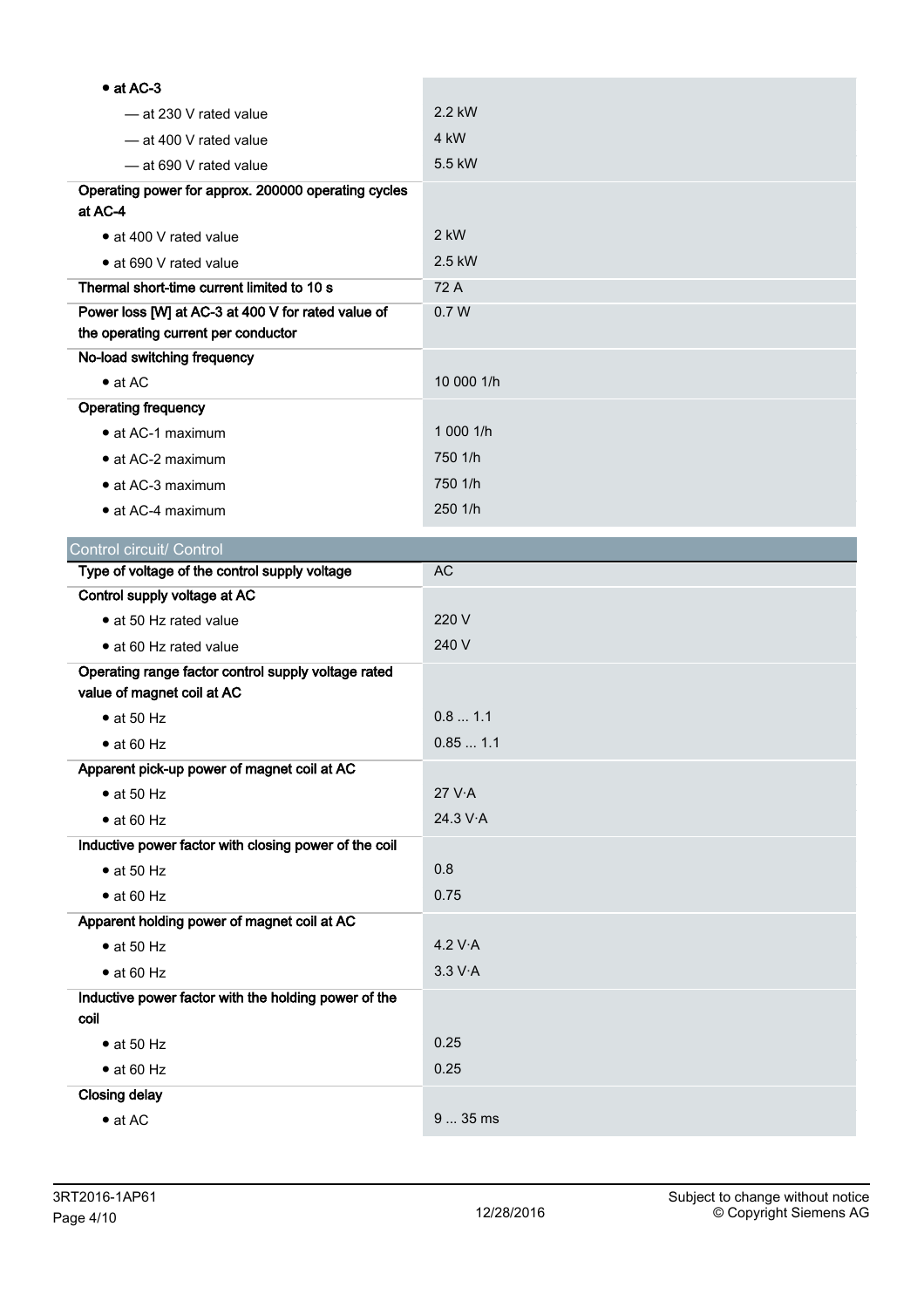| <b>Opening delay</b>                                 |                                                 |
|------------------------------------------------------|-------------------------------------------------|
| $\bullet$ at AC                                      | 3.5  14 ms                                      |
| <b>Arcing time</b>                                   | 10  15 ms                                       |
| Residual current of the electronics for control with |                                                 |
| signal <0>                                           |                                                 |
| • at AC at 230 V maximum permissible                 | 3 <sub>m</sub> A                                |
| • at DC at 24 V maximum permissible                  | $10 \text{ mA}$                                 |
| <b>Auxiliary circuit</b>                             |                                                 |
| Number of NC contacts                                |                                                 |
| • for auxiliary contacts                             |                                                 |
| - instantaneous contact                              | $\pmb{0}$                                       |
| Number of NO contacts                                |                                                 |
| • for auxiliary contacts                             |                                                 |
| - instantaneous contact                              | $\mathbf{1}$                                    |
| Operating current at AC-12 maximum                   | 10 A                                            |
| <b>Operating current at AC-15</b>                    |                                                 |
| • at 230 V rated value                               | 10 A                                            |
| • at 400 V rated value                               | 3A                                              |
| • at 500 V rated value                               | 2A                                              |
| • at 690 V rated value                               | 1A                                              |
| <b>Operating current at DC-12</b>                    |                                                 |
| • at 24 V rated value                                | 10 A                                            |
| • at 48 V rated value                                | 6 A                                             |
| • at 60 V rated value                                | 6A                                              |
| • at 110 V rated value                               | 3A                                              |
| • at 125 V rated value                               | 2A                                              |
| • at 220 V rated value                               | 1A                                              |
| • at 600 V rated value                               | 0.15A                                           |
| Operating current at DC-13                           |                                                 |
| • at 24 V rated value                                | 10 A                                            |
| • at 48 V rated value                                | 2A                                              |
| • at 60 V rated value                                | 2A                                              |
| • at 110 V rated value                               | 1A                                              |
| • at 125 V rated value                               | 0.9A                                            |
| • at 220 V rated value                               | 0.3A                                            |
| • at 600 V rated value                               | 0.1A                                            |
| Contact reliability of auxiliary contacts            | 1 faulty switching per 100 million (17 V, 1 mA) |
| <b>UL/CSA ratings</b>                                |                                                 |
| Full-load current (FLA) for three-phase AC motor     |                                                 |
| · at 480 V rated value                               | 7.6 A                                           |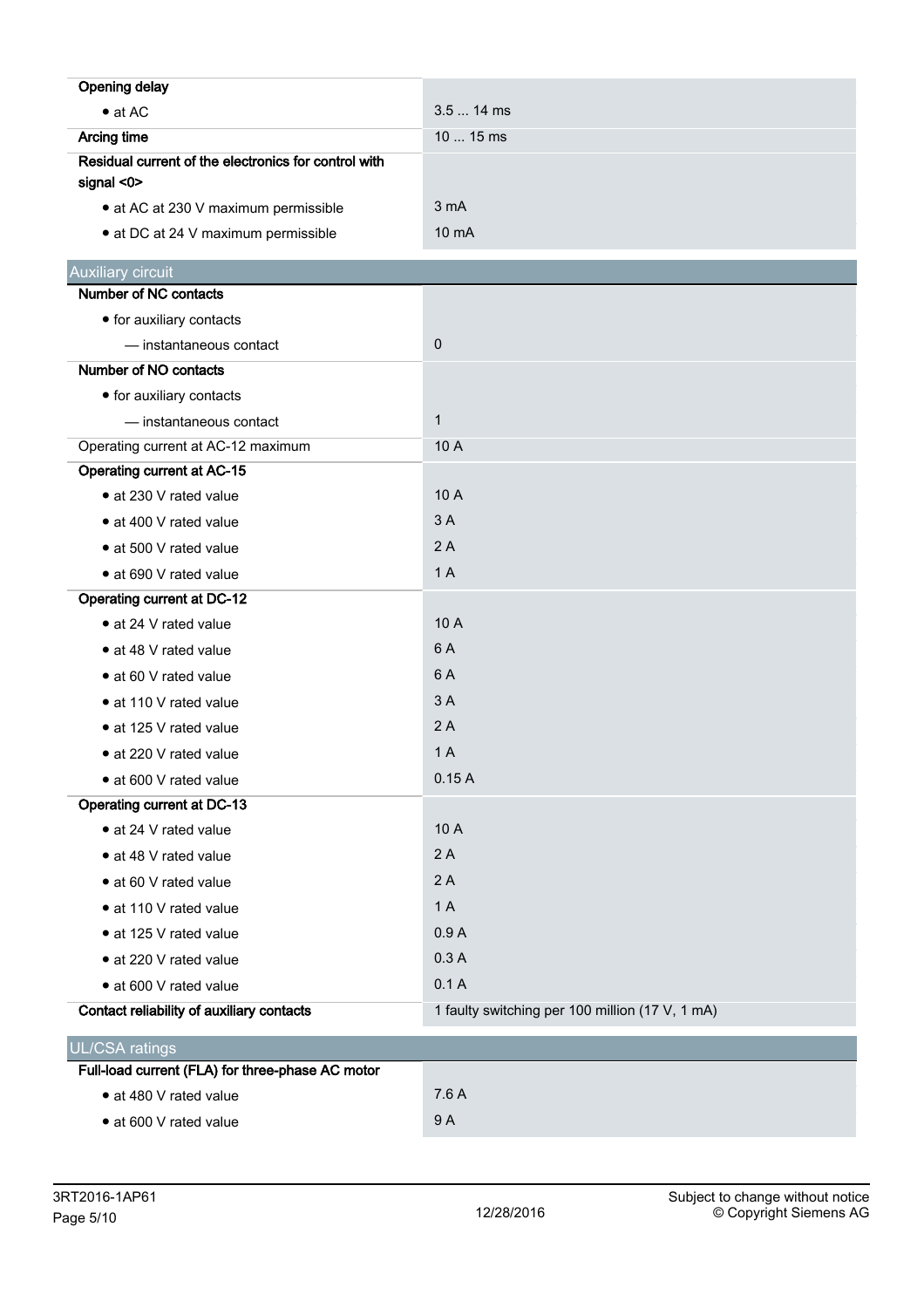| Yielded mechanical performance [hp]                    |                                                                |
|--------------------------------------------------------|----------------------------------------------------------------|
| • for single-phase AC motor                            |                                                                |
| - at 110/120 V rated value                             | $0.33$ hp                                                      |
| - at 230 V rated value                                 | 1 hp                                                           |
| • for three-phase AC motor                             |                                                                |
| - at 200/208 V rated value                             | 2 hp                                                           |
| $-$ at 220/230 V rated value                           | 3 hp                                                           |
| $-$ at 460/480 V rated value                           | 5 hp                                                           |
| - at 575/600 V rated value                             | 7.5 hp                                                         |
| Contact rating of auxiliary contacts according to UL   | A600 / Q600                                                    |
| Short-circuit protection                               |                                                                |
| Design of the fuse link                                |                                                                |
| • for short-circuit protection of the main circuit     |                                                                |
| - with type of coordination 1 required                 | gG NH 3NA, DIAZED 5SB, NEOZED 5SE: 35 A                        |
| - with type of assignment 2 required                   | gG NH 3NA, DIAZED 5SB, NEOZED 5SE: 20 A                        |
| • for short-circuit protection of the auxiliary switch | fuse gG: 10 A                                                  |
| required                                               |                                                                |
| Installation/ mounting/ dimensions                     |                                                                |
| <b>Mounting position</b>                               | +/-180° rotation possible on vertical mounting surface; can be |
|                                                        | tilted forward and backward by +/- 22.5° on vertical mounting  |
|                                                        | surface                                                        |
|                                                        |                                                                |
| <b>Mounting type</b>                                   | screw and snap-on mounting onto 35 mm standard mounting rail   |
|                                                        | according to DIN EN 50022                                      |
| · Side-by-side mounting                                | Yes                                                            |
| Height                                                 | 58 mm                                                          |
| <b>Width</b>                                           | 45 mm                                                          |
| Depth                                                  | 73 mm                                                          |
| Required spacing<br>• with side-by-side mounting       |                                                                |
| $-$ forwards                                           | 0 <sub>mm</sub>                                                |
| - Backwards                                            | 0 <sub>mm</sub>                                                |
|                                                        | $0 \text{ mm}$                                                 |
| $-\omega$ upwards<br>- downwards                       | 0 <sub>mm</sub>                                                |
| $-$ at the side                                        | 0 <sub>mm</sub>                                                |
|                                                        |                                                                |
| • for grounded parts<br>- forwards                     | 0 <sub>mm</sub>                                                |
| - Backwards                                            | 0 <sub>mm</sub>                                                |
| $-\omega$ upwards                                      | 0 <sub>mm</sub>                                                |
| - at the side                                          | 6 mm                                                           |
| - downwards                                            | 0 <sub>mm</sub>                                                |
|                                                        |                                                                |
| • for live parts<br>$-$ forwards                       | 0 <sub>mm</sub>                                                |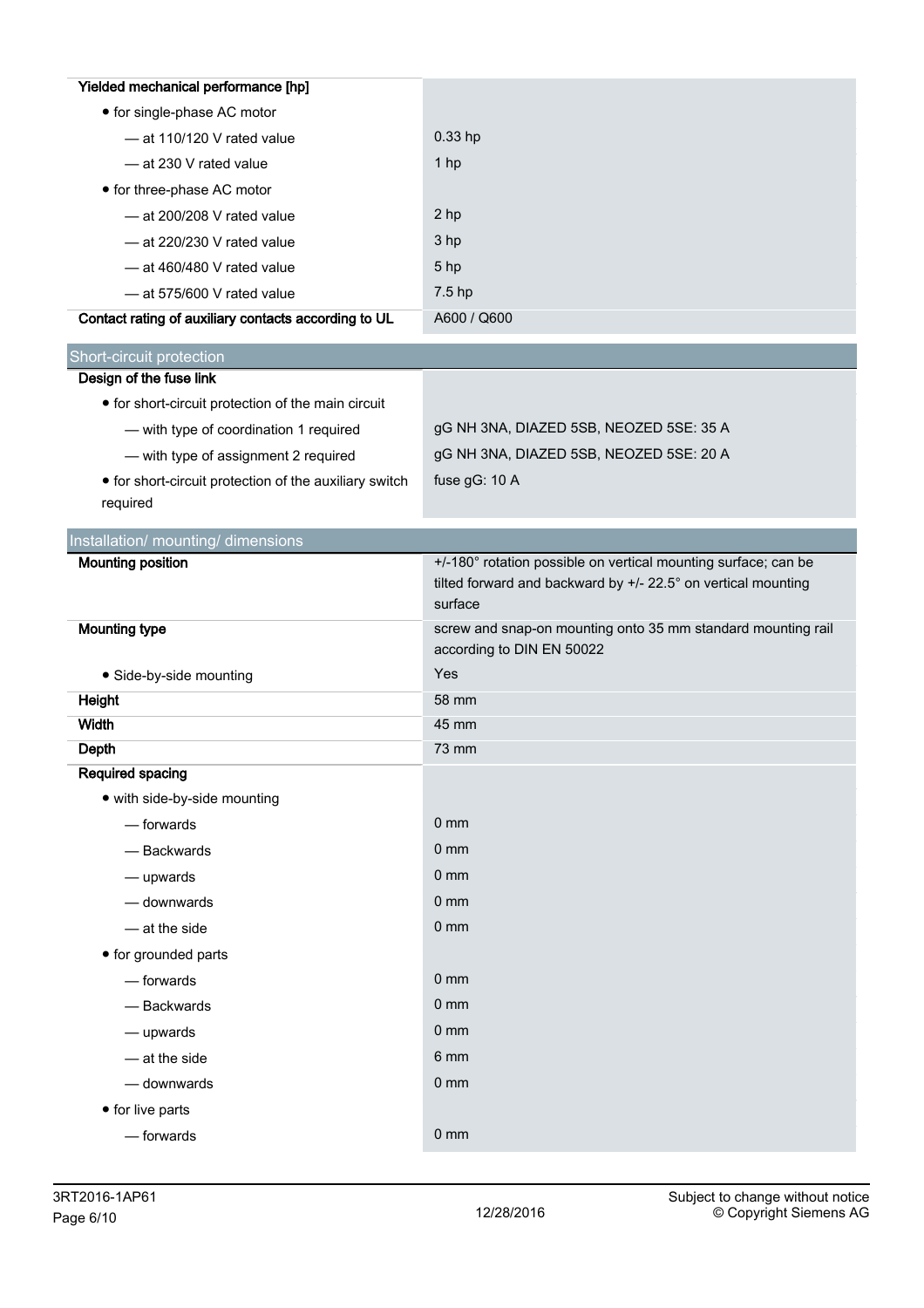| - Backwards                                                                  | 0 <sub>mm</sub>                                                                       |
|------------------------------------------------------------------------------|---------------------------------------------------------------------------------------|
| - upwards                                                                    | $0 \text{ mm}$                                                                        |
| — downwards                                                                  | $0 \text{ mm}$                                                                        |
| - at the side                                                                | 6 mm                                                                                  |
| <b>Connections/Terminals</b>                                                 |                                                                                       |
| Type of electrical connection                                                |                                                                                       |
| • for main current circuit                                                   | screw-type terminals                                                                  |
| • for auxiliary and control current circuit                                  | screw-type terminals                                                                  |
| Type of connectable conductor cross-sections                                 |                                                                                       |
| • for main contacts                                                          |                                                                                       |
| — solid                                                                      | 2x (0.5  1.5 mm <sup>2</sup> ), 2x (0.75  2.5 mm <sup>2</sup> ), 2x 4 mm <sup>2</sup> |
| - single or multi-stranded                                                   | 2x (0,5  1,5 mm <sup>2</sup> ), 2x (0,75  2,5 mm <sup>2</sup> ), 2x 4 mm <sup>2</sup> |
| - finely stranded with core end processing                                   | 2x (0.5  1.5 mm <sup>2</sup> ), 2x (0.75  2.5 mm <sup>2</sup> )                       |
| • at AWG conductors for main contacts                                        | 2x (20  16), 2x (18  14), 2x 12                                                       |
| Type of connectable conductor cross-sections                                 |                                                                                       |
| • for auxiliary contacts                                                     |                                                                                       |
| - single or multi-stranded                                                   | 2x (0,5  1,5 mm <sup>2</sup> ), 2x (0,75  2,5 mm <sup>2</sup> ), 2x 4 mm <sup>2</sup> |
| - finely stranded with core end processing                                   | 2x (0.5  1.5 mm <sup>2</sup> ), 2x (0.75  2.5 mm <sup>2</sup> )                       |
| • at AWG conductors for auxiliary contacts                                   | 2x (20  16), 2x (18  14), 2x 12                                                       |
| Safety related data                                                          |                                                                                       |
| B <sub>10</sub> value                                                        |                                                                                       |
| • with high demand rate acc. to SN 31920                                     | 1 000 000                                                                             |
| Proportion of dangerous failures                                             |                                                                                       |
| • with low demand rate acc. to SN 31920                                      | 40 %                                                                                  |
| • with high demand rate acc. to SN 31920                                     | 73 %                                                                                  |
| Failure rate [FIT]                                                           |                                                                                       |
| • with low demand rate acc. to SN 31920                                      | 100 FIT                                                                               |
| <b>Product function</b>                                                      |                                                                                       |
| • Mirror contact acc. to IEC 60947-4-1                                       | Yes; with 3RH29                                                                       |
| T1 value for proof test interval or service life acc. to<br><b>IEC 61508</b> | 20y                                                                                   |
| Protection against electrical shock                                          | finger-safe                                                                           |
| Certificates/approvals                                                       |                                                                                       |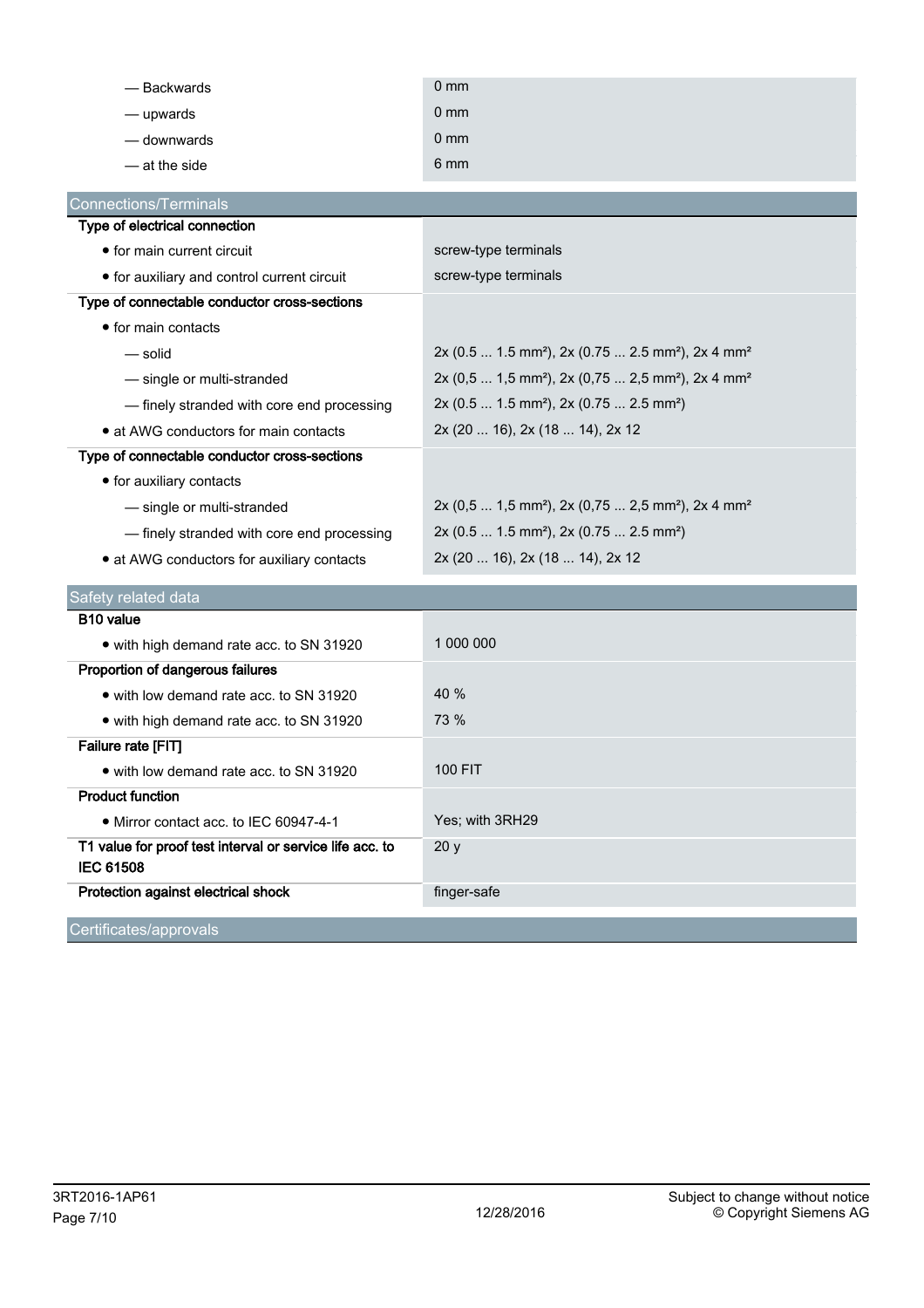

Information- and Downloadcenter (Catalogs, Brochures,…) <http://www.siemens.com/industrial-controls/catalogs>

### Industry Mall (Online ordering system)

<https://mall.industry.siemens.com/mall/en/en/Catalog/product?mlfb=3RT2016-1AP61>

## Cax online generator

<http://support.automation.siemens.com/WW/CAXorder/default.aspx?lang=en&mlfb=3RT2016-1AP61>

Service&Support (Manuals, Certificates, Characteristics, FAQs,...)<br>https://support.industry.siemens.com/cs/ww/en/ps/3RT2016-1AP61 .industry.siemens.com/cs/ww/en/ps/3RT2016-1AP61

Image database (product images, 2D dimension drawings, 3D models, device circuit diagrams, EPLAN macros, ...) [http://www.automation.siemens.com/bilddb/cax\\_de.aspx?mlfb=3RT2016-1AP61&lang=en](http://www.automation.siemens.com/bilddb/cax_de.aspx?mlfb=3RT2016-1AP61&lang=en)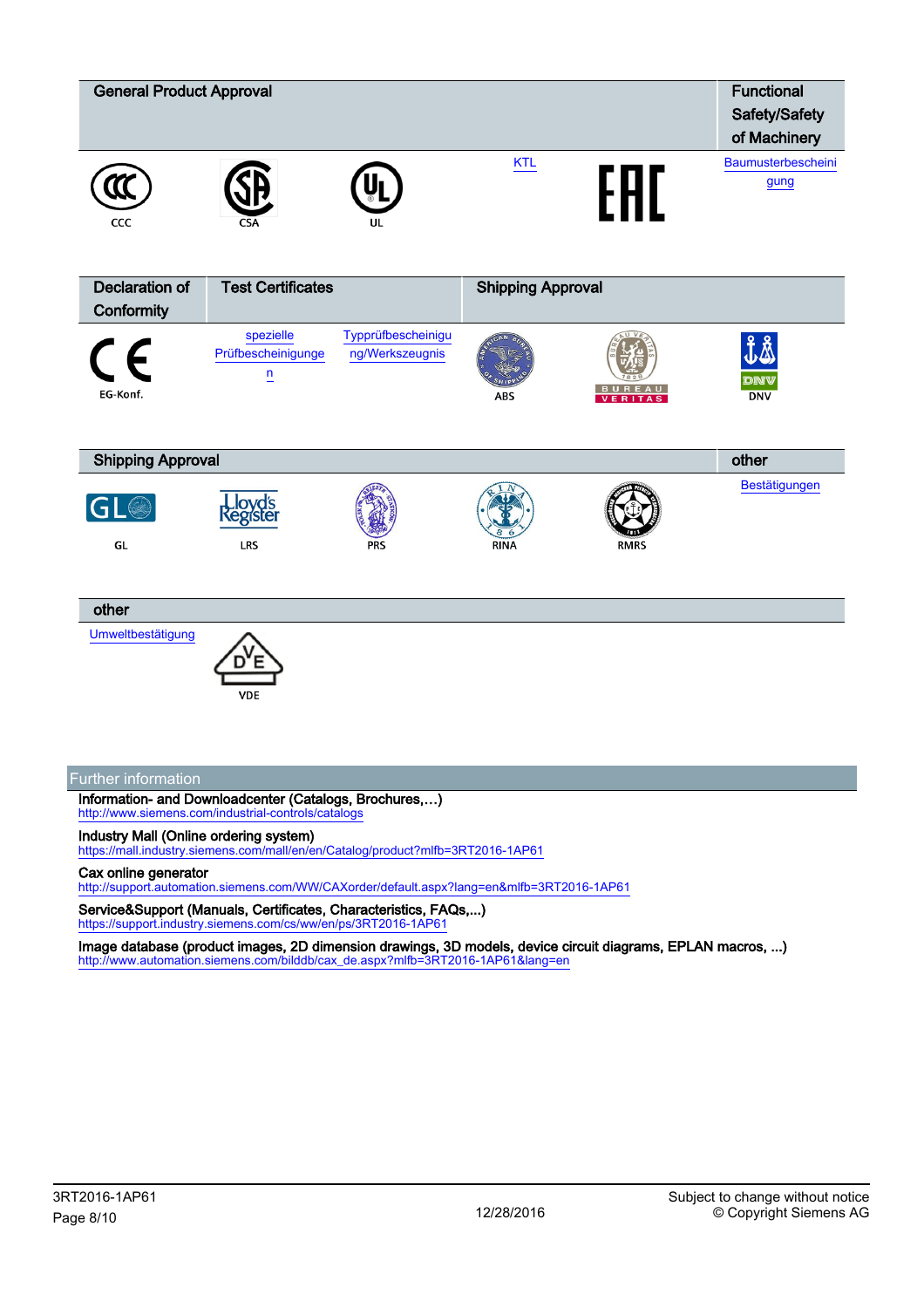